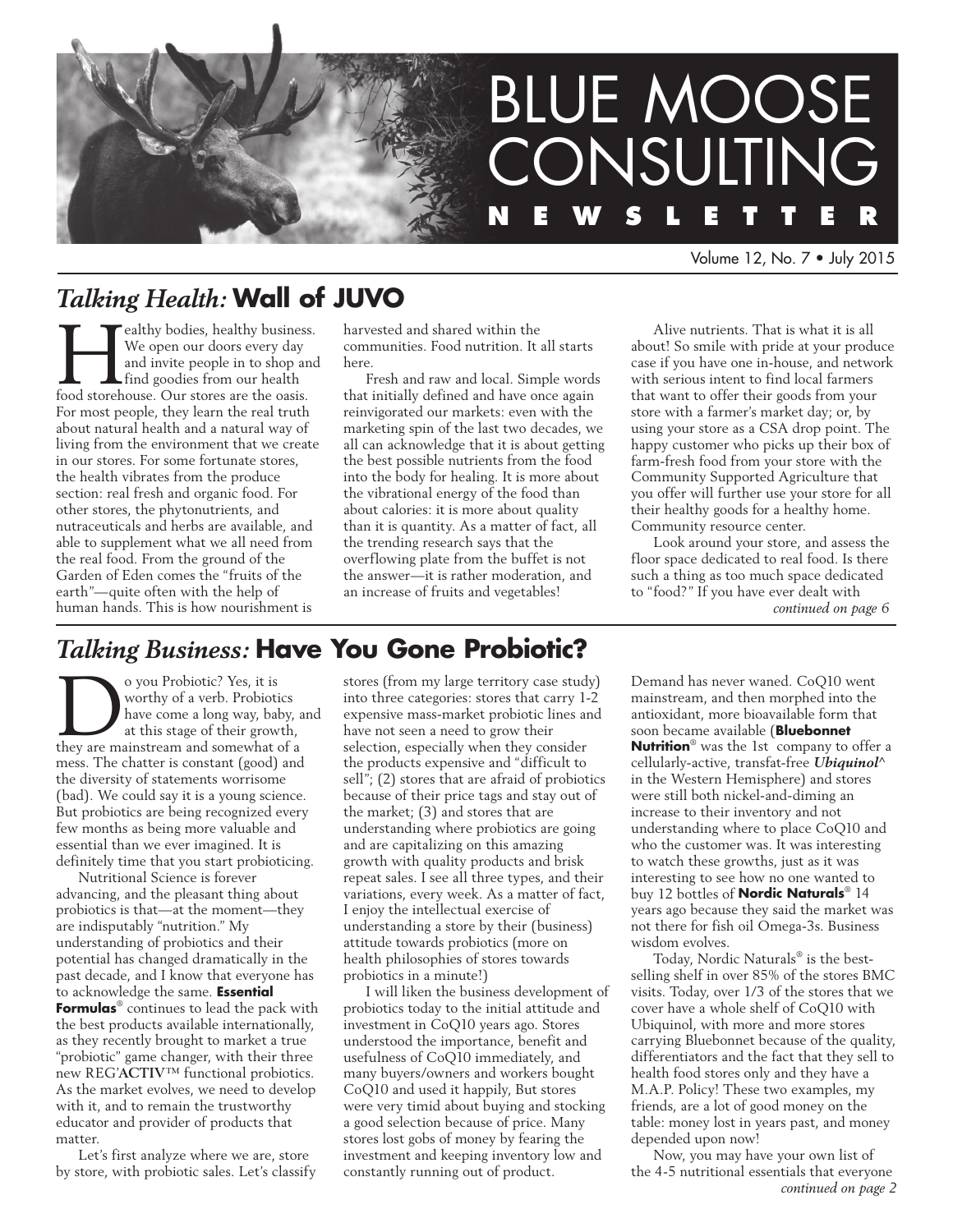#### **Have You Gone Probiotic?** *continued from page 1*

should take for foundational nutrition, and I have been speaking in consumer events and on the radio and in print and during in-store trainings for over a decade now that: the #1 thing that everyone should take nutritionally every day is a substantial amount of EPA/DHA Omega-3s; and the #2 is a quality probiotic. The boat started sailing over a decade ago, folks, and you may have already left a boatload of money on the table.

So, to those stores that understand probiotics! First, they have been expanding their probiotic sets for years, as quality product warrants. It still stands to reason that stores do not need to pick up probiotics that they do not feel excited to sell. Second, most of those stores already know and recommend, when asked, *Dr. Ohhira's Probiotics*® to be the best product available on the market today. A comment that I feel comfortable with making is that a majority of these stores also carry one or more of the Bluebonnet probiotics in their refrigerator, because they have confidence in the DDS®-Strain and appreciate that Bluebonnet only sells to health food stores.

What is interesting is that even in these stores, many sales people—especially the new people—are hesitant about showing a customer who asks them about probiotics a product that runs a dollar a day. This is a trend that often disappears after the employee gets educated and starts to become empowered by hearing about the amazing results local people get when they take a superior probiotic product. We all can witness this evolving understanding and confidence in the power of good nutritional science! That is the beauty of our business.

These pro-probiotic stores are palpably excited now with the opportunity to get their hands on these new probiotics from **Essential Formulas**®. They are keen on the unique and revolutionary new attributes that the *REG'ACTIV*™ products bring to the probiotics discussion. And here is where the road ahead begins to open up vast and promising.

The three REG'ACTIV™ products are game-changers, and that is because they have been developed and studied for their novel ability to increase glutathione levels in the body. Glutathione has often been considered a holy grail of endogenous antioxidants. We know its importance for detoxification in the liver, but glutathione controls detox in every cell in the body. Because of this, Lactobacillus fermentum ME-3, which is the base for all three products, will be a probiotic that you will hear a lot about, have people asking for very soon: and which you would do well to learn about, because it will be the first product to take the field of probiotics in a whole new direction.

My mind is giddy with the potential of seeing the new health progress that will happen because of our health food stores and the availability of people taking **Himalaya Herbal HealthCare's**  *LiverCare*® and *Reg'Activ™ Detox &*  Liver Health product together. Glutathione, here we come: Happy Days are here again! Note that REG'ACTIV™ Detox & Liver™ has this revolutionary new strain of *Lactobacillus fermentum ME-3* with a Milk Thistle, standardized to 80% silymarin: and *L-selenomethionine,* which assists in the expression of Glutathione. A powerhouse functional food!

The two other new REG'ACTIV™ products recently introduced by Essential Formulas® are *Cardio Wellness*™ with *Lactobacillus fermentum ME-3* and the vital cardio nutrients (B1, B2, B12 methylcobalamin), N-acetyl Cysteine + CoQ10 (Ubiquinol), 15 mg. The second product, *REG'ACTIV™ Immune & Vitality™* contains another novel, immune-supporting probiotic from Japan, *Lactobacillus brevis KP08,* along with Vitamin C, B2, B3, B6 and L-Carnitine. Notice that all three products have unique functional applications that we have not traditionally associated directly with a probiotic: detox/liver, cardio and immune support. All three products are certified Vegan by the American Vegetarian Association™

I can foresee this trend continuing. What we are realizing is that probiotics are good bacteria, and their applications manifest health all over the body. So what do we do? The first thing to do is to stop looking at your probiotics section as finite real estate. Newsflash: probiotics as a category is gonna continue to grow. Leaps and bounds!

Since Essential Formulas® Rega'Activ™ is so amazing with its documented glutathione-boosting activity, people are gonna be coming into your store and looking specifically for this product. Word is starting to get out, and stores are selling out quickly. Staff is excited and discussing, especially but not limited to detox protocols. It seems essential to stock this in your probiotics section: so green box Dr. Ohhira's, move over. Consider this as a possibility for the most respected and only plant based probiotic on the market, and its three new nifty cousins: an Essential Formulas® shelf, with the 30-box, the 60-box and plenty of the trial and travel 7-ct. size green boxes. Next to them, one each of the three Reg'Actives. Get a training from your BMC Rep, do some reading on your own, and see that shelf become one of the most profitable in your store. Because everyone who comes into

your store would see their health accelerated by taking Probiotics Daily! Some stores already have large real estate of other lines: most of which are all similar to each other. Time for some shuffling: Ohhira's plant-based 12 strain best-seller, and this new category, owned entirely by Rega'Activ™.

A step further with Reg'Activ™. Here is a way to speak to your customers through shelf placement. Does it not make sense to have the Cardio-formula probiotic in the Heart section? Probiotics are essential for anyone looking for optimal heart health: one stop shopping, and an additional dosage of Ubiquinol can only be considered good! Probiotics are essential for detox, and a probiotic that increase the production of glutathione make this Probiotic a cornerstone for any detox and liver-support therapy. Probiotics in the detox section too. Finally, I know that I can get universal consensus that probiotics are critical for immune-allostasis, so should we not be "upselling" a proven probiotic as an essential part of any immune system support package. Viola! Your heart, liver/ detox and immune systems just got smarter, current and advanced, better and more profitable. Essential Formulas® may have just become an every week order!!!!

Let's think this through one more step; Glutathione: whoa, that is the most powerful antioxidant you can offer in your store. A probiotic strain that makes antioxidants? Yes, the world has changed and this gut-supportive lactobacillus can do just that!! Add any REG'ACTIV™ to your antioxidant shelf and you have a conversation starter and a new antioxidant product for the nutritionally savvy. Sell along with Bluebonnet's *Superfruit Cantaloupe Extract* which has bioavailable S.O.D, or **Oxylent**® with its effervescent S.O.D. and FINALLY our Antioxidant set is complete with glutathione and superoxide dismutase that work!

As I was writing this, news came across the wires from Nordic Naturals® that they have added to both their Probiotics offerings and their Sports Nutrition sets. Welcome to the growing world of Probiotics that "think outside the set." Here is a 4 strain product with DDS®-1 Probiotic with 12 Billion live cultures and Prebiotics with the Nordic Naturals® name associated with it that has a very unique and sought-after variable. This new *Nordic Probiotic Sport*™ is NSF-Certified for Sport®. WOW. The doors of the Natural Athlete Sports Nutrition section just keep on getting blown off, Blue Moose Consulting has many products now that are NSF Certified for Sport® and the demand is there! So let's finish the puzzle as it sits today, and imagine and realize a Sports Nutrition section with Nordic *continued on page 8*

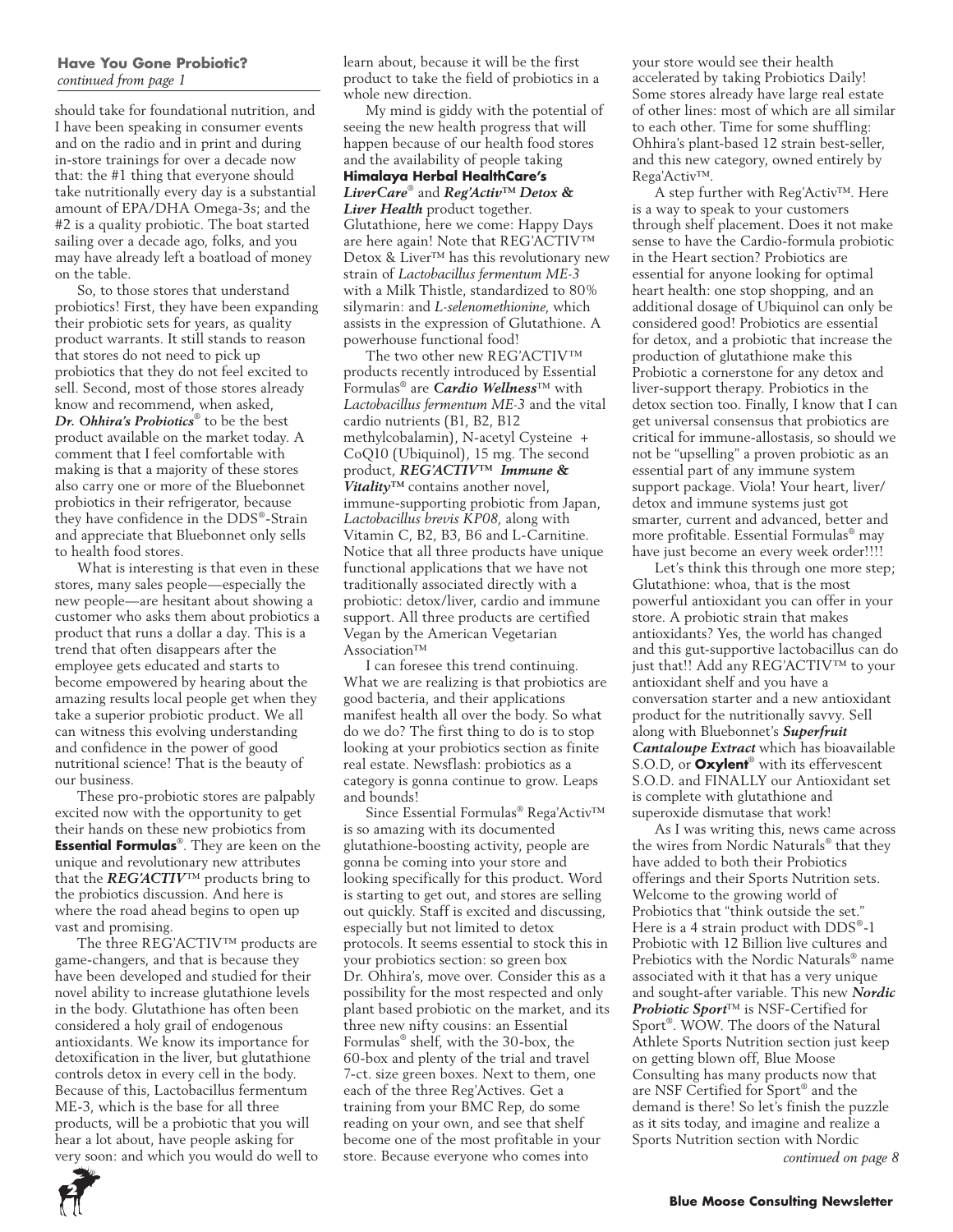

#### Not represented by BMC in NJ Not represented by BMC in NJ, SC  **Relaxation & Sleep & Back to School Herbs** Parameters: on two categories listed below **Level 1: 25% OFF on 1-35 units Level 2: 30% OFF on 36+ units** Reorders: same discount structure. MUST mention deal when placing each order or have your Rep sign you up for this Quarter's Promo **Relaxation & Sleep** • California Poppy extract • Lavender liquid extract • Skullcap Glycerite • Lemon Balm Glycerite • Passionflower liquid extract • Skullcap liquid extract • Lemon Balm liquid extract • Passionflower capsules • Valerian Glycerite • Relaxing Sleep™ liquid extract • Valerian liquid extract **AND Back to School Herbs** • Astragalus liquid extract • Bacopa liquid extract • Brain & Memory™ • Kids Echinacea glycerite • Gingko liquid extract • Kids Tummy TLC™ • Ginkgo/Bacopa veggie capsules • Immune Defense™ • Kids Ear Oil • Kids Immune Avenger™ • Kids Lemon Balm Calm™ • Kids Black Elderberry glycerite **Relaxing Sleep**™ Valerian rhizome with rootlet, Passionflower flowering tip, Hops strobili, Chamomile و flower,<br>flower, Catnip leaf & flowering tip. **Brain & Memory™ G**otu Kola herb, Ginkgo leaf, Skullcap<br>flowering herb, Reishi mushroom, Schisandra, Prickly Ash bark ~~~~~~~~~~~~~~~~~~~ **HERB PHARM'S CHILDREN'S HERBS**  with certified-organic glycerite • Kids Immune Avenger™^ • Kids Tummy TLC™^ • Kids Ear Oil • Kids Black Elderberry Glycerite^ **•** Kids Echinacea Glycerite \* • Kids Lemon Balm Calm™ Glycerite^ ^ available in 1 oz. + also 4 oz. sized glass bottles ^ made with certified organic + sustainably wildcrafted herbs + glycerin SPECIAL NOTE: **Herb Pharm® Milk Thistle CAPS** will become your best-selling Milk Thistle: Ask you Herb Pharm Rep how & why!!!

# INEWTON thics

Nurturing Naturally Since 1987

## **JULY PROMOTIONS 20% OFF select OTC formulas**

Liquid or Pellet complexes listed below (Qty 6+ per SKU) shelf tags for sale items included with your order

- Ear Wax Build Up (N072) Leg Cramps ~ Swelling (N048)
- Stage Fright ~ Fear (N032) Kids Vaccination ~ Illness Assist (F098)

*Ear Wax Build Up* for associated symptoms such as ear discharge, dryness, itching, hearing difficulties & excess wax accumulation.

*Leg Cramps ~ Swelling* for associated symptoms such as pain, cramping, swelling due to inflammation, stiffness + numbness in the legs & feet.

*Stage Fright ~ Fear* for symptoms associated with performance anxiety such as apprehension, nausea, restlessness, trembling + over-sensitivity

*Kids Vaccination ~ Illness Assist* for vaccine preparation + for vaccination + viralrelated symptoms such as fever, inflammation, pain, fatigue + skin discomfort.

### **The Best Homeopathic Lotions are back!!**

• more organic Ingredients • non-greasy, fast-absorbing. Non-petrolatum/paraffin base •1.1 oz external use only • smaller, easy-to-carry airless Pump dispenser **INTRODUCTORY SPECIAL on Lotions**

## **20% OFF mix & match in purchases of 4 or more**

*Through July 31, 2015. Wholesale sale cost: \$7.60. MSRP \$19.00. 4 Formulas:*

*Trauma Lotion* for symptoms associated with injury, trauma or surgery such as pain, stiffness, swelling, bruising + inflammation

*Hemorrhoid Lotion* for symptoms associated with hemorrhoids such as itching, inflammation, engorgement + stinging, burning pain

*Bee ~ Bug Bite Lotion* for symptoms associated with bites and stings, such as pain, burning, itching + swelling

*Arnica Lotion* for symptoms associated with trauma, surgery, strains + sprains such as bruising, swelling, pain + stiffness

visit www.newtonlabs.net for Materia Medica listing of indications for each active ingredient Inactive ingredients: USP Purified water; Cocoa butter (deodorized); Olive oil"; Besswax\*;<br>Jojoba esters; {plant preservatives (natural); Vitamin E (non-GMO, mixed tocopherol): Soy<br>Lecithin\*: USP-Glycerin\* (vegetable); Gra

Not represented by BMC in NC, SC



# **NEW PRODUCTS**

*Finally, a true coenzyme B-Complex with ALL of the Active Co-enzyme Forms* **CellularActive Coenzyme B-Complex Vcaps®**

 *Kof-K Kosher: Gluten-FREE. Vegan. Soy-free*

#414 50 Vcaps® wholesale \$7.48 MSRP \$14.95 #415 100 Vcaps® wholesale \$13.98 MSRP \$27.95

**New product intro prices for the new B Vitamins. All eight (8) B-Vitamins** • No-flush Niacin • B1/thiamin cocarboxylase • Methylfolate • B2/riboflavin 5' phosphate • D-Biotin • B6/pyridoxal 5' phosphate (P5P)

• Pantethine • B12/methylcobalamin • Choline • Inositol • PABA *Bs, with their corresponding metabolically-active coenzyme forms:* 

*available for immediate use in the body. Soy-free, Gluten-free. Vegan. With Methylfolate!* Vitamins often exist as provitamin, inactive forms that must be converted into active vitamins before they can perform metabolic tasks in the body's cells. The body cannot directly utilize provitamins, but must convert them by adding a phosphate or methyl group (usually from ATP) to create the active coenzyme form. For most healthy people, this process of converting provitamins into coenzyme vitamins is not difficult. The inclusion of coenzyme forms of the B-vitamins significantly contributes to making them more effective in the body even when using lower potencies.

**~~~~~~~~~~~~~ Now Shipping! ~ NEW Super Earth® Organic Veggie Protein packets** • 1902 (Vanilla) • 1906 (Vanilla Chai) • 1910 (Chocolate) • 1914 (Chocolate Mocha) 8 packs. wholesale price \$8.97 MSRP \$14.95. available only in health food stores **~~~~~~~~~~~~~**

**NON DAIRY KOSHER. NOW SHIPPING**

8 Pk Whey Protein Isolate Powder Natural Original Flavor (1563). 8 Pk Whey Protein Isolate Natural French Vanilla (1567) 8 Pk Whey Protein Isolate Natural Strawberry (1575). 1.05 lb. Dual Action. Natural Strawberry Flavor (1612). 1.05 lb. Dual Action Natural Chocolate Flavor (1608). 2.1 lb Dual Action Natural Strawberry Flavor (1613). 2.1 lb Dual Action Natural Original Flavor (1601) *Remember to ask your Bluebonnet Rep about the new price list Nutrition to the 5th Power*



**Every Family CAN BE Shopping in your Store for their children's HEALTH NEEDS** 

*3rd Quarter Back to School Promotions* July 1– Sept 30 **ONE + ONE = MORE**

**Every little bit adds up to a big difference** *Nordic Naturals® has partnered with Big Brothers Big Sisters and together we can make a big difference.* Big Brothers Big Sisters: Supports Mentoring, Strengthens Communities. Changes Lives: Active in all 50 States,13 Countries with 325 locations supporting 200,000 matches between children + volunteer mentors **~~~~~~~~~~~~~**

#### **TWO ways to participate • ask about Nordic's ENDCAP PROMOTIONS**

5-15 full cases per month for great endcap support: **25% OFF • create a 48-bottle mix & match display**

- 25% OFF purchased in units of 6 ea.
- *featured products to choose from*<br>• Baby's Vitamin D3 (02732) Complete Omega<sup>®</sup> Junior
	-
	-
- 
- Baby's Vitamin D3 (02732)<br>
 Complete Omega® Junior 90 ct (01775)<br>
 Children's DHA® 90 ct (01710)<br>
 Complete Omega® Junior 90 ct (017<br>
 Children's DHA® 360 (02720)<br>
 Ultimate Omega® Junior 90 ct (017978)<br>
 Children • Complete Omega<sup>®</sup> Junior 180 ct (02775)<br>• Ultimate Omega® Junior 90 ct (01798)
	-

 Junior 90 ct (01775) Junior 90 ct (01777)

• Vitamin C Gummies 60 ct (30160) **Support materials available for endcap placement:** off-shelf placement required: •<br>• endcap poster • bottle easelhags • easelback poster • shelf tags<br>Nordic Naturals • will donate \$1 per bottle purchased by stores up to \$

*on all highlighted Children's products from 07.01.15- 09.30.15* **~~~~~~~~~~~~~**

## **JULY PROMO ENDCAP SUGGESTION:**

**Prengtal DHA + American Pregnancy Association logo**<br>Nordic Naturals is proud of the recognition it receives for their quality products from The<br>American Pregnancy Association. Use the display promotion+ include the Prenat

Not represented by BMC in NJ, SC **Nordic Naturals® is now 100% Friends of the Sea product certified!** Friends of the Sea (FOS) is an internationally-recognized, non-profit, non-governmental organization whose mission is to conserve the global marine habitat.www.friendofthesea.org **HAPPY BIRTHDAY NORDIC NATURALS® 1995-2015**

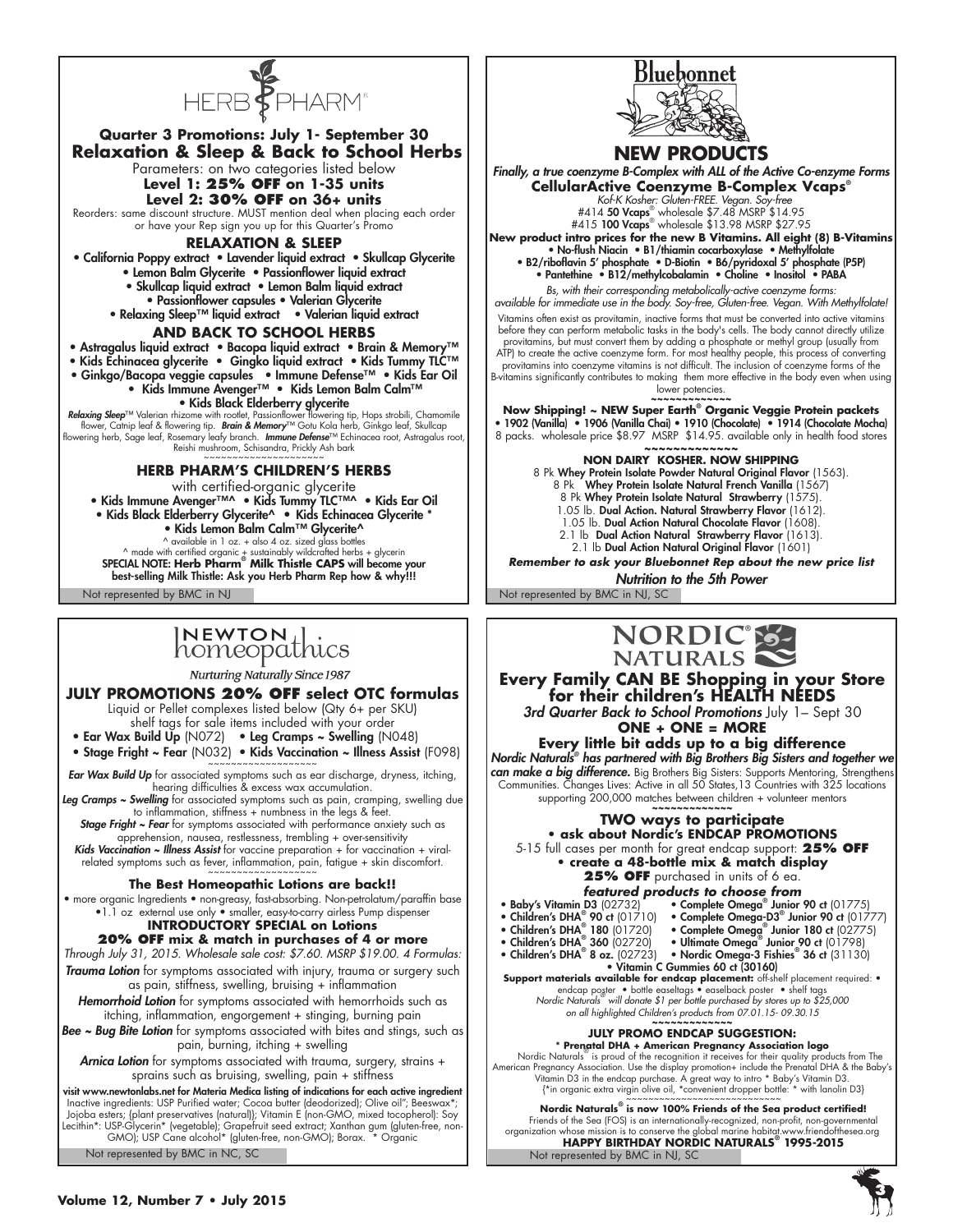# **Go JUVO** *Healthy summer reJUVOnation* you cannot have optimal health or

restore your body to its ideal unless you incorporate raw foods into your diet

# ALIVE NUTRIENTS

JUVO selects 55 natural raw materials from five (5) food groups: whole grains, vegetables, fruits, sea vegetables, mushrooms with strict quality controls.

## **THE JUVO NATURAL RAW MEAL FREEZE-DRY PROCESS**

Freeze Drying retains over 98% of nutritional properties. Freeze drying food is the best way to preserve nutritive properties, flavor, color + aroma. When vegetables & grains are flash-frozen, their moisture instantly freezes. Lowering atmospheric pressure at the freezing point vaporizes the moisture, allowing the food to dry. Quick freeze drying costs more, but minimizes the loss of nutrients, flavor & aroma.

> **http://gojuvo.com/** *ReJUVOnate Yourself!*



# **Health Education & Health Products & Aloe Vera**

# **July Promos 15% OFF 12-item minimum 20% OFF 24 item minimum**

- Aloe Boost tablets 30s
- Aloe Boost tablets 90s
- Skin Gel & Herbs 4 oz.
- Skin Gel & Herbs 8 oz.

*Aloe Boost* - a synergistic blend of nutrients including Whole Leaf Aloe & Nopal Cactus

*Aloe Life® Skin Gel & Herbs* is a versatile Gluten Free essential for skin care. Thus Ultimate Skin Treatment is made from fresh Organically Grown Whole Leaf Aloe Vera leaves which are juiced and then concentrated. Thickened naturally with Xanthan Gum, this formula contains 1% skin nutrients of Vitamin E, A + C combined with herbal extracts of Azulene from Chamomile and Allantoin (from Comfrey). The value of Skin Gel is unmatched by any other topical Aloe Vera today: *this is truly the best of its class!*

Sale guidelines: • discounts should be requested when placing order • mix & match (does not include 1 oz. topicals) • not combined with other discounts

*Whole Leaf Aloe Vera Juice Products*



### e best lip balm for the world

### **July Promotions15% OFF • Classic SPF Sun Protection Lip Balms**

- Berry SPF 15 Mint SPF 15 Sport SPF 30 • Classic SPF w/Eco-Clip Lip Balms: 30 ct
- Mint 15, + Berry 15 + Sport 30
- Classic SPF convertible 36 ct Lip Balms: Mint 15, + Berry 15 + Sport 30
- Classic SPF REACH IN 48 ct Lip Balms: Mint 15, + Berry 15 + Sport 30 • Classic SPF ASSORTED convertible
	- display, 36 ct
- Classic SPF ASSORTED reach-in display, 48 ct
- Classic SPF ASSORTED w/Eco-Clip reach in display, 30 ct

#### **• New Zinc Sunscreen SPF 15 Lip Balm tube**

Safe, non-nano, non-whitening Broad Spectrum SPF 15 lip balms with Fair Trade Certified™, organic cocoa butter, coconut oil, organic tamanu oil, sea buckthorn oil & red raspberry seed oil

## **Choose the best lip balm for the world to protect the most delicate skin from the sun!**

- SPF 15 Berry Zinc Sunscreen Lip Balm
- SPF 15 Mint Zinc Sunscreen Lip Balm
- SPF 15 Vanilla Zinc Sunscreen Lip Balm • Face Stick SPF30 reach in display, 18 ct.



*\$100 minimum + free shipping when meet minimum.* 



candle + containers made at Aroma Land in Santa Fe ~ Tin Soy Candles 6 oz. Bergamot & Cedar ~ Classic Terracotta Soy Candles 7.1 oz. Lemongrass & Sage *Bliss in Every Bottle™*

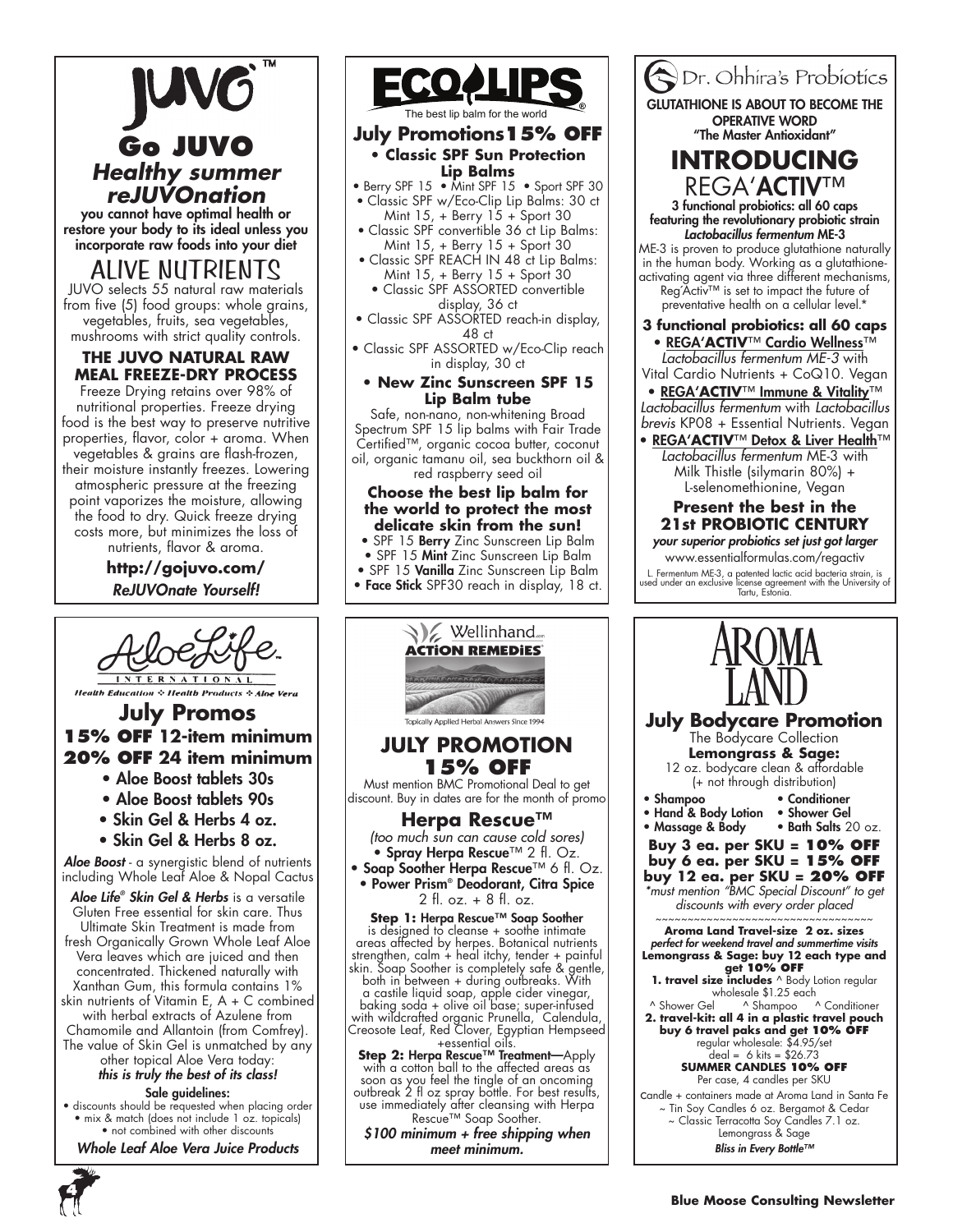bodyceuticals organic bodycare *BEST DEAL of the SUMMER!* **25% OFF Try-Me & Travel Sets** Travel-Friendly, refillable 4 ml. bottles & .25 oz jars Deal ends the last hot summer day of July *Summer is here* (+ that means more fun in the sun!). So take us with you….. + keep your summer skin looking healthy & fabulous! • Beach Essentials – Coconut Body Oil, First Aid Salve + After Sun Relief • Try Me Face care Set – Normal to Dry Skin • Try Me Face care Set – Normal to Combo Skin • Classic Calendula Set – Lip balm, Salve and Face & Body Oil Sale Wholesale 8.95 (reg. 11.90) Suggested Sale Retail \$14.95 (reg MSRP 19.95) \*\*\*\* MUST USE CODE "TRAVELPACK" to receive newsletter deal. Email orders to: Orders@bodyceuticals.net *www.calendulaskincare.com*

# <u>Immune</u> **HEALTH BASICS**

CLINICALLY PROVEN IMMUNE SUPPORT

# **Summertime Kids + Teens Immune Promo**

## **2-month promo: July + August**

• Children's Chewables 25 mg 60 chewable tablets • Wellmune WGP® 125 mg 60 caps **2 SKUs: mix & match 6 bottles = 10% 10 bottles = 15% 20 bottles = 20%**

*"As a medical doctor for more than 30 years, I believe a healthy immmune systme is the key in maintaining health, wellness and vitality. Wellmune WGP in one of the most effective natural products for maintaining your immune system\*. I highly recomment it for people of all ages to take every day"* — Dr. William "Bill" Sears, renowned pediatician + author of more than 40 books on childcare

## **Wellmune WGP®**

*Clininally proven. Effective, Safe. Patented Revolutionary immune enhancement ingredients*

\* These statements have not been evaluated by the Food and Drug Administration. This product is not intended to diagnose, treat, cure or prevent any disease.



### **MushroomScience July SPECIALS on MEDICINAL MUSHROOMS Cordyceps Cs-4 Mushroom Extract** • The Cordyceps Cs-4 extract may be the most versatile of all medicinal mushroom supplements. • The Cs-4 strain of mycelium is the only strain of Cordyceps mycelium that provides all the active compounds found in the wild harvested Cordyceps mushrooms. THINK \* Immune Support^ \* Increased Energy^ Stress Relief^ … think Sports Nutrition section cross-merchandising **4 ea. = 10% 8 ea. = 15% 12 ea. = 20%**  on the following items: not combined with other specials.

Must mention 'BMC July Promotion' when placing order Cordyceps Cs-4 90 Vcaps®

\$14.13/MSRP \$26.95

~ 2 caps provides 400 mg. Cordyceps sinensis mycelium hot water extract

~ 25% polysaccharides, .25% adenosine ~ no other Cordyceps label on the market is able to offer these dosages

^ These statements have not been evaluated by the Food & Drug Administration. This product is not intended to diagnose, treat, cure or prevent any disease.



**SUMMER IS OXYLENT® HEALTH TIME** *Oxylent® wants to be your Premier Effervescent Multiple*

**MORE SUMMER PROMOTIONS!** this Promo through 7/17

**20% OFF any 24-box order 25% OFF any 24-box order paid with Credit Card!**

**25% OFF any 48-box order 30% OFF any 48-box order paid with Credit Card!**

**20% OFF any Box Floor Display order! 30% OFF any Canister Floor Display** 

**order!** *Sell Water in the Summer?:* Ask your Oxylent Rep about the unique Water Bottle Program + the Beverage Dispenser Program + the Register sample programs

*Ask about the eye-catching new Oxylent Floor* 

*Display* \* Standard shipping structure applies \* Discounts are not given automatically.

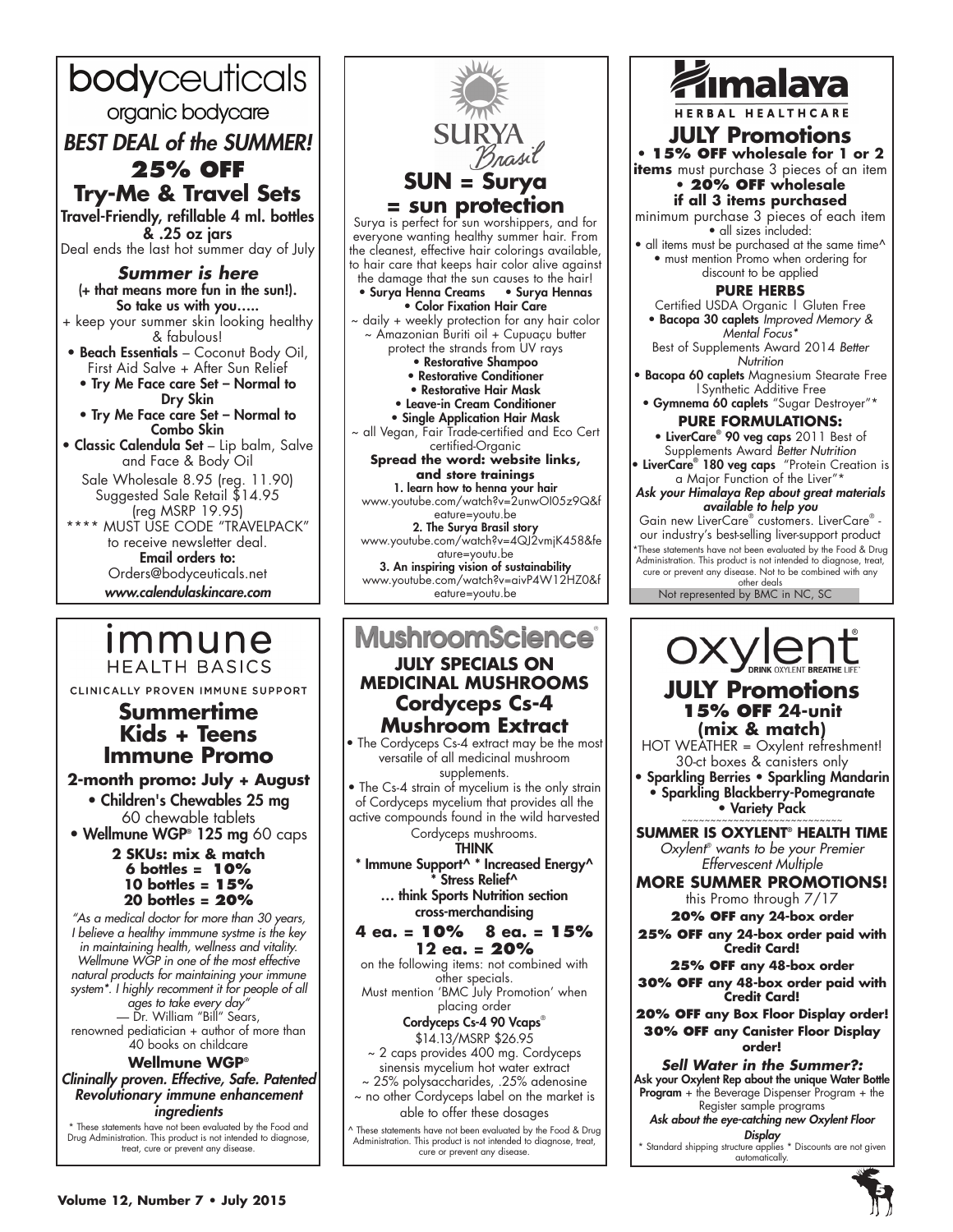#### **Wall of JUVO** *continued from page 1*

produce, you know it is a delicate resource; and even then, no store can carry every "superfood." For most of us, the produce case is where we gather fixins for our salad, and choose which "vegetables" we are gonna adorn our plates with for upcoming meals, and where we choose a handful of the ripest fruits for our daytime snacking and desserts. Food is here to stay.

And so is the Raw Foods Movement. I first heard of nutritionist and whole foods advocate Anne Wigmore in the late 1980s. At the time I was fortunate to work in a health food store that did juicing, and I would drink at least one ounce of wheatgrass juice every workday along with other raw juice concoctions. Soon, I learned of Viktoras Kulvinskas and of their work together at the famed Hippocrates Health Institute. It was more than juicing: it was fresh raw food all the time! Their pioneering education on the use of raw foods for cleansing, healing, cancer therapy and detox are known by all natural health movement veterans. They raised the movement to hallowed grounds. Look around your store: can we acknowledge that we need to do more food therapy in our prescriptions?

I make this statement, and I am certain that its truth will outlive me: you cannot

have optimal health or restore your body to its ideal, unless you incorporate raw foods into your diet. We can anticipate the bickering of the scientists and nutritionists and agronomists and public health officials to go on in fruitless circles for another hundred years on the "scientific certainty", but this fact is solid. That quibbling is their lot in life! Ours is a no-nonsense, basic truth health message. Eat Raw Food. And we cannot forget—we must always remember—that nothing will ever take the place of the food.

So how can we get more food, more certified-organic raw food, to everyone? How can we make it easy and optimal and cost-effective? At one point in time, not that long ago, an earnest and dedicated oncologist named Dr. James Hwang was asking the same questions. James Hwang, M.D., PhD did not come to raw foods on a whim. Neither did he have some phantasmagoric special story of salvation and epiphany (not that there is anything wrong with these methods). Dr. Hwang was trained in Korea and Germany to diagnose and treat people as a doctor. As an oncologist, he specialized in the treatment of cancer patients. His life mission is to help people.

As the new century loomed in the late 1990s, Dr. Hwang acted in response to a dilemma he found in the diagnosis of his



patients: the chronically-ill patients he was working with all had a deficiency. A food deficiency: they had stopped eating wholesome food! Our industry acknowledges with consensus that cooking food—adding heat—destroys valuable nutrients. We know it strips the food of vitamins, and it can de-nature proteins. Cooking is a marvel of human ingenuity and a profound advancement in human history, but a diet of primarily cooked foods is a bad diet. Dr. Hwang did not have to do a thesis on the state of the grocery store in the late 90s to know that our food giants had packed everything up nice and tight as profitable packaged processed food.

(Here we have to look back over the last 15+ years and see how our movement has changed everything. In the two decades, the paradigm has shifted and "natural food stores" are not laughed at or patted on the head any more: our model is emulated, and imitated: even stolen. When seeking truth, sometimes, you have to accept change and continue to make sure that it does not stray but rather that it maintains progress forward. But I stray!)

Dr. Hwang did an amazing thing, based upon his conviction that his patients needed more raw foods in their diet, and so he created **JUVO**. This cool, modern word JUVO is a product, a concept, a revolution. The product, manufactured today by Erom, Inc., is a continuation of the path directed by Dr. Hwang to enliven people's health through availability of organic, raw, superior-quality, vegetarian foods.

Dr. Hwang found out through clinical observation that people would not increase their intake of raw vegetarian foods even if their life depended upon it. So around 1998, Dr. Hwang created the conditions to make a product, by working with farmers, to deliver a "prescription" of a raw foods meal that he would tell people to take as part of his treatment protocol. The marvel is the research and the work that went into getting farm fresh food properly handled and freeze-dried to make an exceptional whole foods, raw foods meal replacement that is the initial JUVO Original. (the JUVO that is available to stores here in the US is a USDA-certified and Kosher copy of that original formula, which is still sold in Korea). JUVO was created by a need: a need for the healing power of raw foods!

JUVO was a massive success in Korea, where the message was heard and the JUVO revolution was a craze similar to the Oz Effect that we went through the past several years. Except Dr. Hwang is a Medical Doctor by trade who has consistently affirmed his mission to preach the benefits of Raw Vegetarian Food:

*continued on page 7*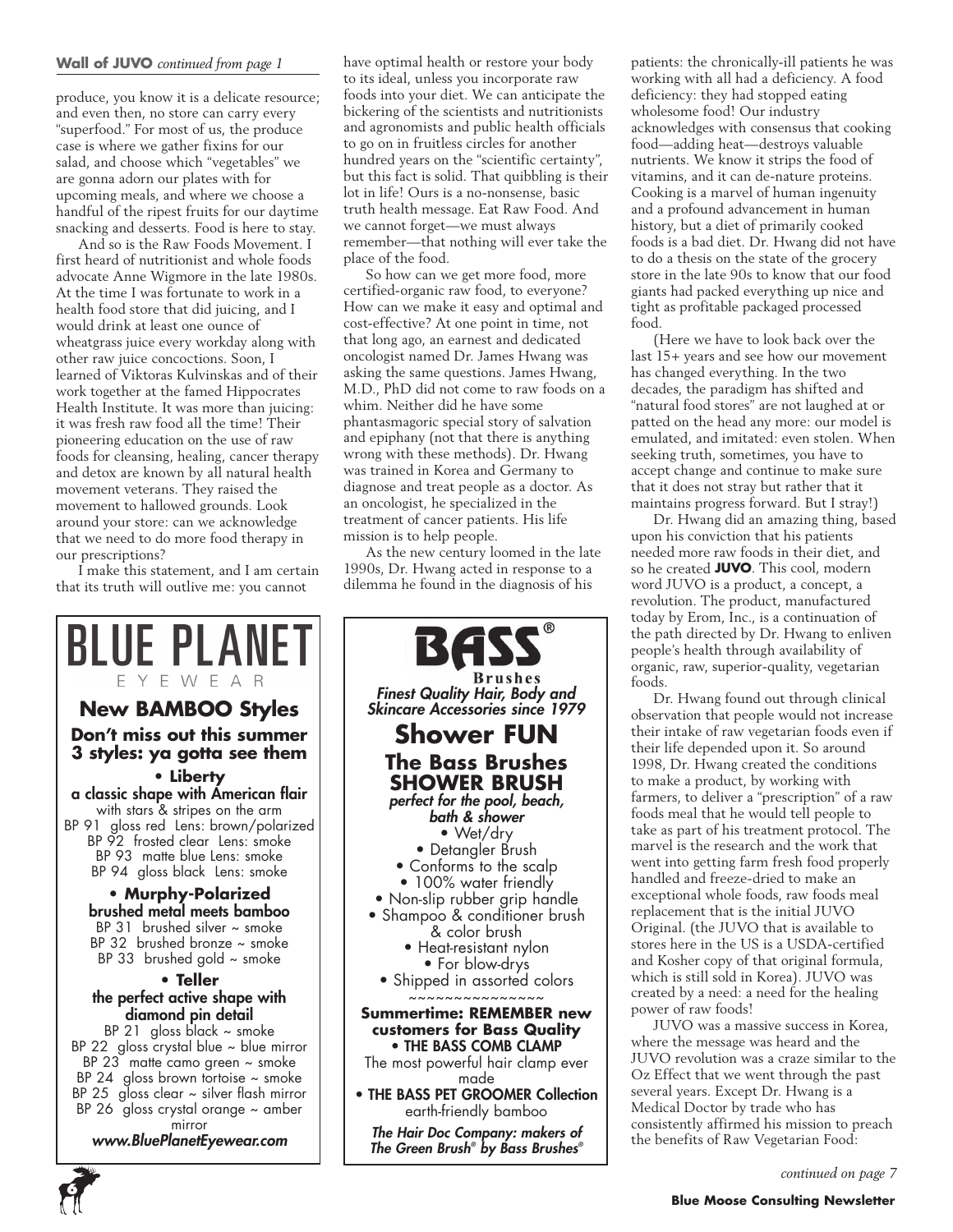Dr. Hwang is more Ann Wigmore than Dr. Oz!

As we all know, the American consumer market is a finicky shopper. JUVO has remained dedicated to the mission of the JUVO revolution, but they have also responded to customer preference, and the seven (7) variations of raw food goodness that are JUVO today deliciously meet the consumer at a place where compliance can be achieved. USDA-certified Organic, non-GMO; FREE of Gluten, Soy, Whey, Yeast, Nut, Dairy & Preservatives. No Artificial Flavors, Colors, Sweeteners & Stevia. Made in the U.S.A. give the people what they want to some degree! Dr. Hwang has to be proud!

Whether today's shopper finds raw vegetarian foods from the amazing stories of Wigmore and the Hippocrates Institute, or from a cool hipster touting the benefits of raw food snacks or from the sage advice of a world-renowned researcher, clinician and published health advocate, we all can agree that raw foods are "where it's at!": truly a 21st Century Food to bring the evolution to a healthy 21st Century mind.

So, where is that message in your store? Big and small stores have thought about, tinkered with and implemented plans of action to intrigue and influence the shopper to add raw food goodness to their shopping carts. The current trend remains that good people nod at the Green Foods/Super Foods section, and move on. Not even chocolate green foods can attract some people. Several goliaths have gotten into the field, (and we should only always speak positively about anyone who is truly selling clean, organic raw food products: we need 20 more Manufacturers) but the market is not so huge that every store has committed wholeheartedly. That said, we have seen companies play with prices, and give preferential pricing to the big outlets, and we have seen the consumer's expectations cheapened by these marketing strategies.

Enter JUVO. JUVO is simple goodness. Seven products can be understood by the food shopper: *JUVO* raw meal replacement in tasty Original, and with the variety of even tastier Green Apple and Vanilla Chai; *JuvoSLIM* in Fantastic Berry for healthy weight management; *RAW* Green Superfood for the person who wants "only raw;" *Raw Green Protein* for a healthy vegan option to today's protein obsession; and *Raw Green Grass*, for the person who understands the healing potential attained by alkaline green foods.

JUVO reached a business milestone when they solved the conundrum of a reliable packer who could get their

products into convenient single serving travel packs; and JUVO sales have skyrocketed when they introduced the 10-pack boxes of the Original JUVO Meal, the Fantastic Berry JuvoSLIM, and the JUVO Green Protein. Now, JUVO was available "on the go". (JUVO is a hot seller wherever stores can connect these travel packs with the real health needs for suitcase feasts on those days when the road choices are not that healthful!) JUVO sells the most in the summer, and around the winter Holidays and the 1st of the Year Resolutions.

Why JUVO? Speaking personally, I love JUVO because they are good people and that means everything to me. JUVO is not guided by some boardroom sales equation, and everyone is truly delightful (meaning that you will not find any cutthroat shenanigans in the JUVO Family: instead, honest, kind, caring people!) I should just stop there and say that when you are building your raw foods set and growing it to meet consumer demand, the center shelf of encouraging sale should be a solid wall of JUVO.

A WALL of JUVO would be a statement for Alive Food: enticing and educational and a commitment to 21st Century Foods. The market will get bigger, and so who are you gonna align with in this mission?

Some competitive products have already gravitated to the big box stores. Some companies demand crippling buy-ins to compete with a universal online discount presence. And then there is JUVO.

JUVO Original is 55 natural raw foods from five (5) food groups: whole grains, vegetables, fruits, sea vegetables, mushrooms blended together with strict quality controls to deliver to the healthseeker a dependable and nutritious meal instantly. Freeze-dried, certified-Organic, raw ingredients with herbal foods and other nutrients added to bring complete nutrition to every serving.

JUVO is economical. JUVO is sciencebased. Dr. Hwang would have it no other way. The products are built through food science to make sure the mix provides a well-rounded array of whole foods that meets daily nutrient requirements.

I admire the growing trend to offer packets of single raw food products, but I do chill at the costs of these items. It seems the growing premise of Raw Foods is small portions with price tags that don't match the labor to manufacture, or the universal cause of group health! Like many of today's farmers' markets, some wellintentioned raw foods producers seem to think that they can charge a higher price because they are attuned to the nutritional truth! Then, the consumer is misdirected to believe that a few strands of slow dried

kale in a packet will provide a day's health needs. Instead, read the JUVO labels: there is a well-rounded, nutritionallyaffirmed meal in these products: all at a price lower than a fast-food supermeal on commercial deal! JUVO is practical, and enjoyable.

More and more stores have been coerced into buying their green food and raw food (and protein sets) by the caseload. Back to that false premise to buy a lot to compete with deeper discounts elsewhere. There is no product with a better food profile or with any betterquality source of food than JUVO: and, with JUVO, there are no games! If you are currently buying by the gross, then make sure that you check out the pricing on the internet. Or, see the latest sets in the large chain stores. The raw foods you have been recommending may just be slowing down your superfood sales. Grow your business wisely. Buy a wall of JUVO, and see what excellent product from good people with fair purchase patterns can do for the health of your store.

At the end of the day, we want customers to learn what Dr. Hwang teaches: that raw foods, and green foods and vegetarian proteins bring health. We want people to go to your store to find these products. We want you to sell the products at a fair price. We want people to buy and return because the stuff tastes good, and because they feel better. With JUVO, it will and they will; and your store will achieve business growth through repeat sales at a decent profit.

So let's go back to square one in our health revolution. Positive vibes start with your belief in the need to get EVERYONE to eat more raw foods. You need to show that you are part of the vegetarian revolution by participation: we all need more vegetarian foods for better health. This is a foundation to natural health. It starts with you.

Where will you direct people when they are looking for the best way to get the most organic, raw foods into their diet? The two places that matter are that wall of JUVO, and the organic section of your produce department. Freeze-dried "variety", and daily fresh and hopefully local produce. JUVO provides herbs and medicinal mushrooms and sea vegetables (and added antioxidants and fiber too!)

I have asked each BMC Rep to speak with every store about their commitment to raw foods this summer. Please think about the philosophy of your store, and the space dedicated to raw and organic. JUVO deserves to be in every store. JUVO has low purchase minimums and fair, understandable pricing. Talk to your BMC Rep about ways to develop vertical agriculture in your store, with a Wall of JUVO. ❂